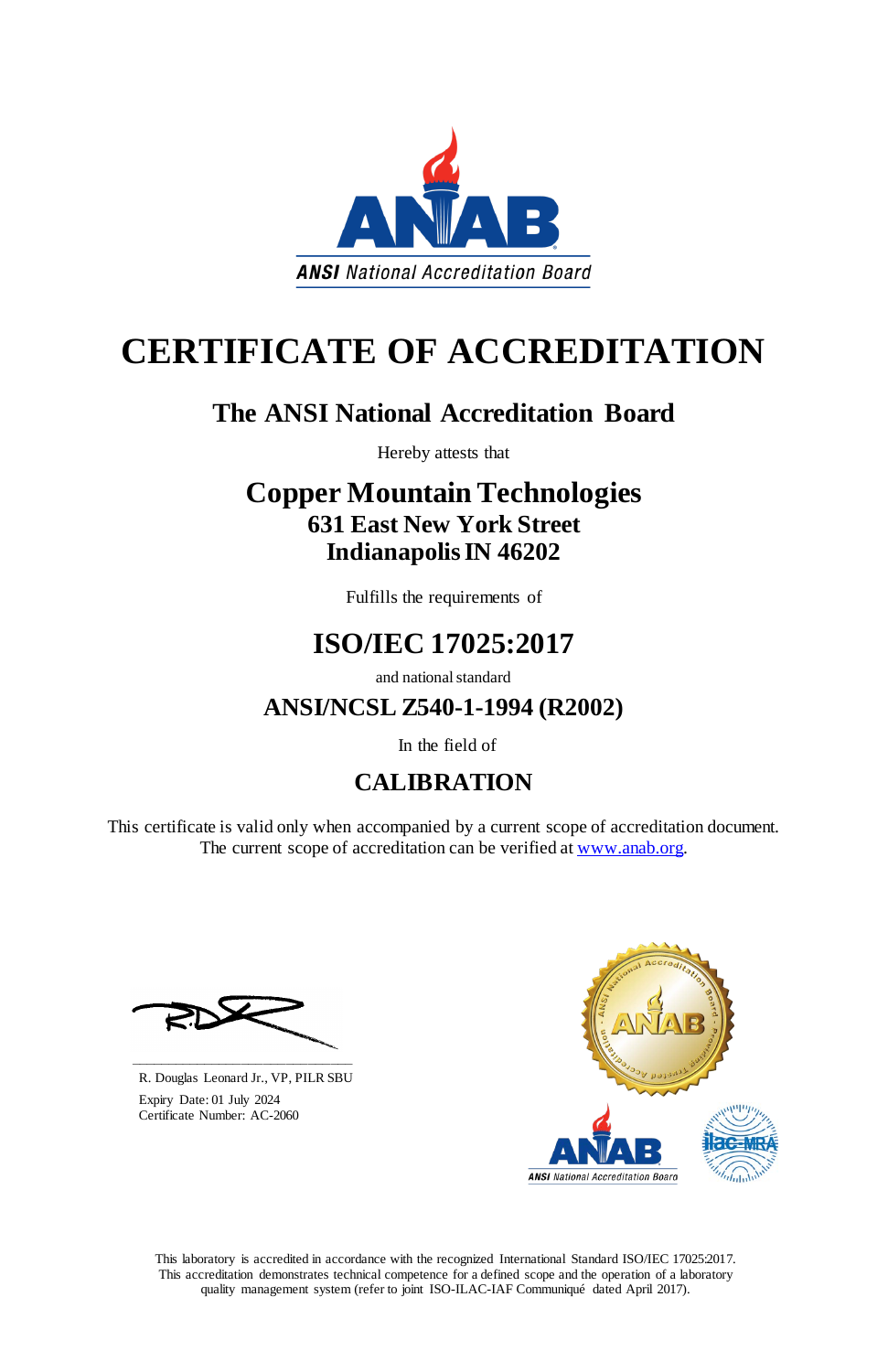

### **SCOPE OF ACCREDITATION TO ISO/IEC 17025:2017**

### **AND**

**ANSI/NCSL Z540-1-1994 (R2002)**

### **Copper Mountain Technologies**

631 East New York Street Indianapolis, IN 46202 Kevin Crowe 317-222-5400 Kevin.c@coppermountaintech.com

### **CALIBRATION**

Valid to: **July 1, 2024** Certificate Number: **AC-2060** 

#### **Electrical - RF/Microwave**

| Parameter / Equipment | <b>Range</b>                        | <b>Expanded Uncertainty of</b><br>Measurement $(+/-)$ | Reference Standard,<br>Method and/or<br>Equipment |
|-----------------------|-------------------------------------|-------------------------------------------------------|---------------------------------------------------|
|                       | $0$ dBm                             |                                                       |                                                   |
|                       | DC to 33 GHz                        | $0.10$ dB + M                                         | <b>Thermal Power Sensors</b>                      |
| $RF$ Absolute Power – | $(33 \text{ to } 54) \text{ GHz}$   | $0.25 dB + M$                                         | R&S NRP-Z51                                       |
| Measure <sup>2</sup>  | $(-20 \text{ to } +20) \text{ dBm}$ |                                                       | R&S NRP-Z52                                       |
|                       | DC to 33 GHz                        | $0.15 dB + M$                                         | R&S NRP110T                                       |
|                       | $(33 \text{ to } 54)$ GHz           | $0.30$ dB + M                                         |                                                   |

#### **Electrical – RF/Microwave**

| Parameter/<br>Equipment     |                   | Reflection Magnitude $1$                                                                                                      |                       |                                                  |                       |  |  |
|-----------------------------|-------------------|-------------------------------------------------------------------------------------------------------------------------------|-----------------------|--------------------------------------------------|-----------------------|--|--|
| Reference Standard, Method, |                   | Vector Network Analyzers: C1220ET, S5243ET, FET1854ET<br>Calibration Kits: 03CK010-150, 05CK010-150, 08CK010-150, 09CK010-150 |                       |                                                  |                       |  |  |
| and/or Equipment<br>Range   |                   |                                                                                                                               |                       | <b>Expanded Uncertainty of Measurement (+/-)</b> |                       |  |  |
|                             |                   |                                                                                                                               |                       |                                                  |                       |  |  |
| <b>Frequency</b>            |                   | Measured VRC Magnitude (Linear)                                                                                               |                       |                                                  |                       |  |  |
|                             | 0.0 to $\leq 0.4$ |                                                                                                                               | $> 0.4$ to $\leq 0.6$ | $> 0.6$ to $\leq 0.8$                            | $> 0.8$ to $\leq 1.0$ |  |  |
| (DC to 10) GHz              | 0.004             |                                                                                                                               | 0.005                 | 0.006                                            | 0.008                 |  |  |
| $(10 \text{ to } 33)$ GHz   | 0.006             |                                                                                                                               | 0.007                 | 0.009                                            | 0.012                 |  |  |
| $(33 \text{ to } 50)$ GHz   | 0.009             |                                                                                                                               | 0.011                 | 0.014                                            | 0.019                 |  |  |

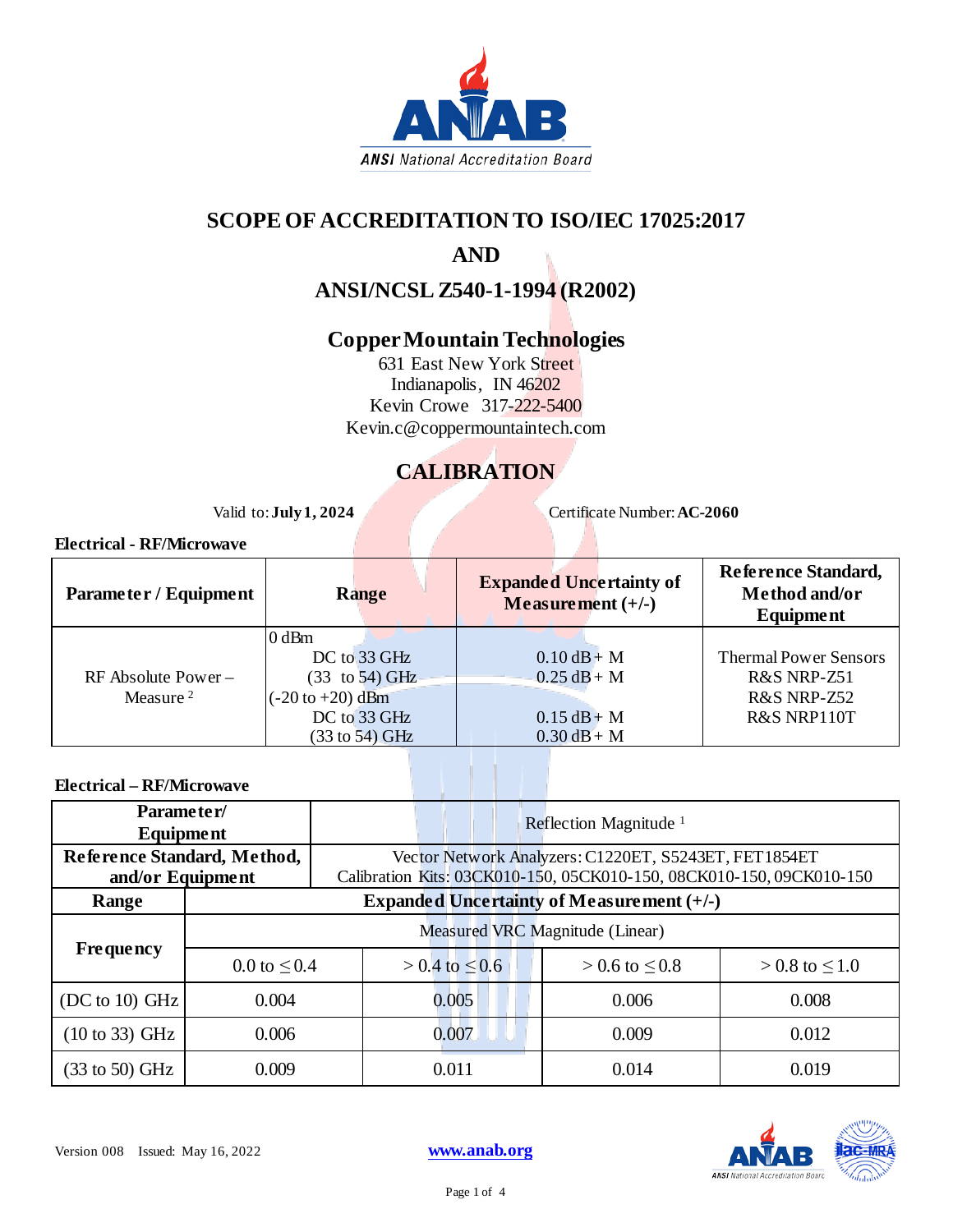

#### **Electrical – RF/Microwave**

| Parameter/<br>Equipment                         |                                 | Reflection Magnitude <sup>1</sup>                                                                                             |       |                       |                       |       |
|-------------------------------------------------|---------------------------------|-------------------------------------------------------------------------------------------------------------------------------|-------|-----------------------|-----------------------|-------|
| Reference Standard, Method,<br>and/or Equipment |                                 | Vector Network Analyzers: C1220ET, S5243ET, FET1854ET<br>Calibration Kits: 03CK010-150, 05CK010-150, 08CK010-150, 09CK010-150 |       |                       |                       |       |
| Range                                           |                                 | Expanded Uncertainty of Measurement $(+/-)$                                                                                   |       |                       |                       |       |
|                                                 | Measured VRC Magnitude (Linear) |                                                                                                                               |       |                       |                       |       |
| <b>Frequency</b>                                |                                 | 0.0 to $\leq 0.4$<br>$> 0.4$ to $\leq 0.6$                                                                                    |       | $> 0.6$ to $\leq 0.8$ | $> 0.8$ to $\leq 1.0$ |       |
| $(50 \text{ to } 54) \text{ GHz}$               | 0.016                           |                                                                                                                               | 0.018 |                       | 0.022                 | 0.027 |

#### **Electrical – RF/Microwave**

| Parameter/<br>Equipment                         |                           | <b>Reflection Phase</b>                                                                                                       |                                             |                           |                           |  |  |  |
|-------------------------------------------------|---------------------------|-------------------------------------------------------------------------------------------------------------------------------|---------------------------------------------|---------------------------|---------------------------|--|--|--|
| Reference Standard, Method,<br>and/or Equipment |                           | Vector Network Analyzers: C1220ET, S5243ET, FET1854ET<br>Calibration Kits: 03CK010-150, 05CK010-150, 08CK010-150, 09CK010-150 |                                             |                           |                           |  |  |  |
| Range                                           |                           |                                                                                                                               | Expanded Uncertainty of Measurement $(+/-)$ |                           |                           |  |  |  |
| <b>Frequency</b>                                |                           | <b>Measured VRC Magnitude (Degrees)</b>                                                                                       |                                             |                           |                           |  |  |  |
|                                                 | $(0.01 \text{ to } 0.02)$ | $(0.02 \text{ to } 0.05)$                                                                                                     | $(0.05 \text{ to } 0.10)$                   | $(0.10 \text{ to } 0.20)$ | $(0.20 \text{ to } 1.00)$ |  |  |  |
| (DC to 10) GHz                                  | $10^{\circ}$              | $-4^\circ$                                                                                                                    | $-2$ $^{\circ}$                             | $1^{\circ}$               | $0.5\degree$              |  |  |  |
| $(10 \text{ to } 33)$ GHz                       | $15^{\circ}$              | $6^{\circ}$                                                                                                                   | $3^{\circ}$                                 | $2^{\circ}$               | $1^{\circ}$               |  |  |  |
| $(33 \text{ to } 50)$ GHz                       | $26^{\circ}$              | $10^{\circ}$                                                                                                                  | $5^{\circ}$                                 | $2.5\degree$              | $1.5\degree$              |  |  |  |
| $(50 \text{ to } 54)$ GHz                       |                           | 19 <sup>°</sup>                                                                                                               | 10 <sup>°</sup>                             | $5^{\circ}$               | $2^{\circ}$               |  |  |  |

#### **Electrical – RF/Microwave**

| Parameter/<br>Equipment                         |           |                                                  | <b>Transmission Magnitude</b>                                                                                                 |           |           |           |           |
|-------------------------------------------------|-----------|--------------------------------------------------|-------------------------------------------------------------------------------------------------------------------------------|-----------|-----------|-----------|-----------|
| Reference Standard, Method,<br>and/or Equipment |           |                                                  | Vector Network Analyzers: C1220ET, S5243ET, FET1854ET<br>Calibration Kits: 03CK010-150, 05CK010-150, 08CK010-150, 09CK010-150 |           |           |           |           |
| Range                                           |           | <b>Expanded Uncertainty of Measurement (+/-)</b> |                                                                                                                               |           |           |           |           |
|                                                 |           | Measured VRC Magnitude (dB)                      |                                                                                                                               |           |           |           |           |
| <b>Frequency</b>                                | $\theta$  | 10                                               | 20                                                                                                                            | 30        | 40        | 50        | 60        |
| $(DC to 20)$ GHz                                | $0.05$ dB | $0.05$ dB                                        | $0.05$ dB                                                                                                                     | $0.05$ dB | $0.05$ dB | $0.05$ dB | $0.05$ dB |
| $(20 \text{ to } 44) \text{ GHz}$               | $0.10$ dB | $0.10$ dB                                        | $0.10$ dB                                                                                                                     | $0.10$ dB | $0.10$ dB | $0.10$ dB | $0.10$ dB |



Page 2 of 4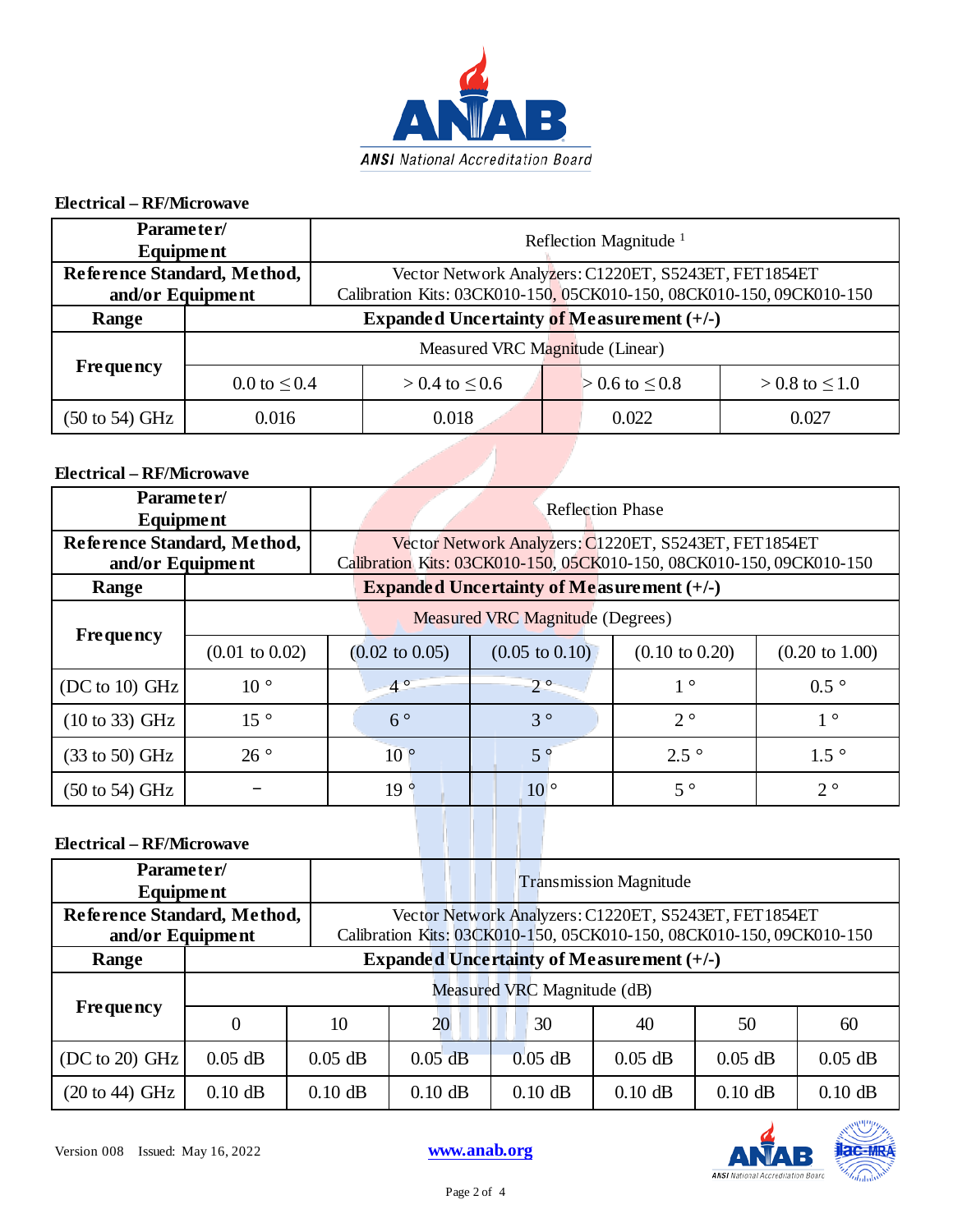

#### **Electrical – RF/Microwave**

| Parameter/<br>Equipment                         |                                                                                         |                             | <b>Transmission Magnitude</b>                                                                                                 |    |                                             |    |    |  |
|-------------------------------------------------|-----------------------------------------------------------------------------------------|-----------------------------|-------------------------------------------------------------------------------------------------------------------------------|----|---------------------------------------------|----|----|--|
| Reference Standard, Method,<br>and/or Equipment |                                                                                         |                             | Vector Network Analyzers: C1220ET, S5243ET, FET1854ET<br>Calibration Kits: 03CK010-150, 05CK010-150, 08CK010-150, 09CK010-150 |    |                                             |    |    |  |
| Range                                           |                                                                                         |                             |                                                                                                                               |    | Expanded Uncertainty of Measurement $(+/-)$ |    |    |  |
|                                                 |                                                                                         | Measured VRC Magnitude (dB) |                                                                                                                               |    |                                             |    |    |  |
| <b>Frequency</b>                                | $\theta$                                                                                | 10                          | 20                                                                                                                            | 30 | 40                                          | 50 | 60 |  |
| $(44 \text{ to } 50) \text{ GHz}$               | $0.11$ dB                                                                               | $0.11$ dB                   | $0.15$ dB<br>$0.11$ dB<br>$0.11$ dB<br>$0.11$ dB<br>$0.11$ dB                                                                 |    |                                             |    |    |  |
| $(50 \text{ to } 54) \text{ GHz}$               | $0.15$ dB<br>$0.17$ dB<br>$0.15$ dB<br>$0.15$ dB<br>$0.15$ dB<br>$0.15$ dB<br>$0.15$ dB |                             |                                                                                                                               |    |                                             |    |    |  |
| <b>Electrical – RF/Microwave</b>                |                                                                                         |                             |                                                                                                                               |    |                                             |    |    |  |

#### **Electrical – RF/Microwave**

| Parameter/<br>Equipment                         |                                  |              | <b>Transmission Phase</b>                                                                                                     |                  |                                                               |               |              |
|-------------------------------------------------|----------------------------------|--------------|-------------------------------------------------------------------------------------------------------------------------------|------------------|---------------------------------------------------------------|---------------|--------------|
| Reference Standard, Method,<br>and/or Equipment |                                  |              | Vector Network Analyzers: C1220ET, S5243ET, FET1854ET<br>Calibration Kits: 03CK010-150, 05CK010-150, 08CK010-150, 09CK010-150 |                  |                                                               |               |              |
| Range                                           |                                  |              |                                                                                                                               |                  | <b>Expanded Uncertainty of Measurement <math>(+/-)</math></b> |               |              |
|                                                 | Measured VRC Magnitude (Degrees) |              |                                                                                                                               |                  |                                                               |               |              |
| <b>Frequency</b>                                | $\overline{0}$                   | 10           | 20                                                                                                                            | $30 -$           | 40                                                            | 50            | 60           |
| (DC to 20) GHz                                  | $0.5^{\circ}$                    | $0.5\degree$ | $0.5^{\circ}$                                                                                                                 | $0.5^\circ$      | $0.5^{\circ}$                                                 | $0.5^{\circ}$ | $0.5\degree$ |
| $(20 \text{ to } 44) \text{ GHz}$               | $1^{\circ}$                      | $1^{\circ}$  | $1^{\circ}$                                                                                                                   | 1 <sup>°</sup>   | $1^{\circ}$                                                   | $1^{\circ}$   | $1^{\circ}$  |
| $(44$ to 50) GHz                                | $1.1\degree$                     | $1.1\degree$ | $1.1\degree$                                                                                                                  | $1.1$ $^{\circ}$ | $1.1\degree$                                                  | $1.1\degree$  | $1.5\degree$ |
| $(50 \text{ to } 54)$ GHz                       | $1.5\degree$                     | $1.5\degree$ | $1.5$ $^{\circ}$                                                                                                              | $1.5^{\circ}$    | $1.5\degree$                                                  | $1.5\degree$  | $1.7\degree$ |

#### **Time and Frequency**

| Parameter / Equipment | Range  | <b>Expanded Uncertainty of</b><br>Measurement $(+/-)$ | Reference Standard,<br>Method and/or<br><b>Equipment</b> |
|-----------------------|--------|-------------------------------------------------------|----------------------------------------------------------|
| Frequency - Source    | 10 MHz | $130 \text{ nHz/Hz}$                                  | Agilent 53181A, opt. 010<br>Counter                      |
|                       |        |                                                       |                                                          |